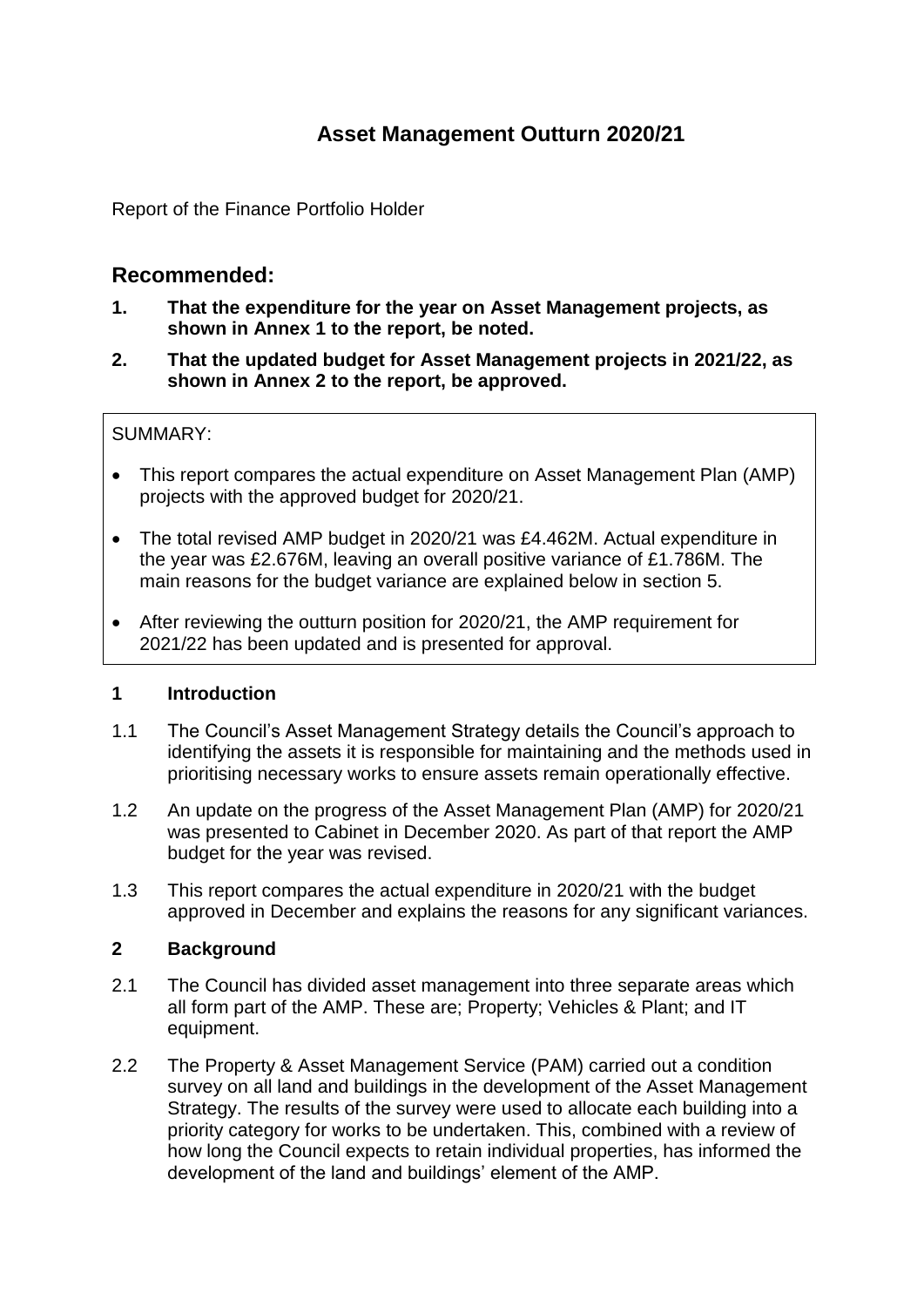- 2.3 This survey continues to be maintained by PAM and is updated on an ongoing basis.
- 2.4 All vehicles and plant are regularly serviced by the Council's internal vehicle workshop. The effectiveness of all vehicles is monitored as part of the servicing programme. Among other things, this includes identifying where vehicles' workloads are different to that expected which may alter the timing of their replacement and identifying vehicles with higher / lower than expected servicing costs. Service users also keep the number of vehicles / items of plant required to deliver services under regular review.
- 2.5 The IT Service has a register of all hardware and major software systems used by the Council with profiles of their expected useful lives. From this it is possible to plan when IT infrastructure will need to be replaced. For hardware this tends to be between once every three to five years whereas software packages tend to last longer.
- 2.6 The Council has entered into a shared IT infrastructure partnership with Winchester City Council, which includes the sharing of IT infrastructure assets. This means that all IT infrastructure costs are shared between both councils reducing the net impact on the AMP.

#### **3 Corporate Objectives and Priorities**

- 3.1 In order to deliver the key priorities identified in the Corporate Plan it is essential that the Council's underlying asset base is sufficiently maintained to be fit for purpose.
- 3.2 The Council has a significant land and property holding generating income that is a key part of the Council's revenue budget. Maintaining and improving this income stream will be a significant factor in the Council's financial strategy in the future and this has a clear link to the maintenance of the land and property assets themselves.

#### **4 Consultations/Communications**

4.1 Relevant Heads of Service have been consulted with regard to the investment required to maintain those assets for which they are responsible.

#### **5 2020/21 AMP review**

#### Land and Buildings

- 5.1 The revised budget for land and buildings' projects was £2.229M. A total of £1.171M was spent in the year. A summary of the expenditure, by property, can be found in Annex 1a.
- 5.2 The variance of £1.058M is made up of budget carry forwards of £958,200 and net savings on completed projects of £100,100.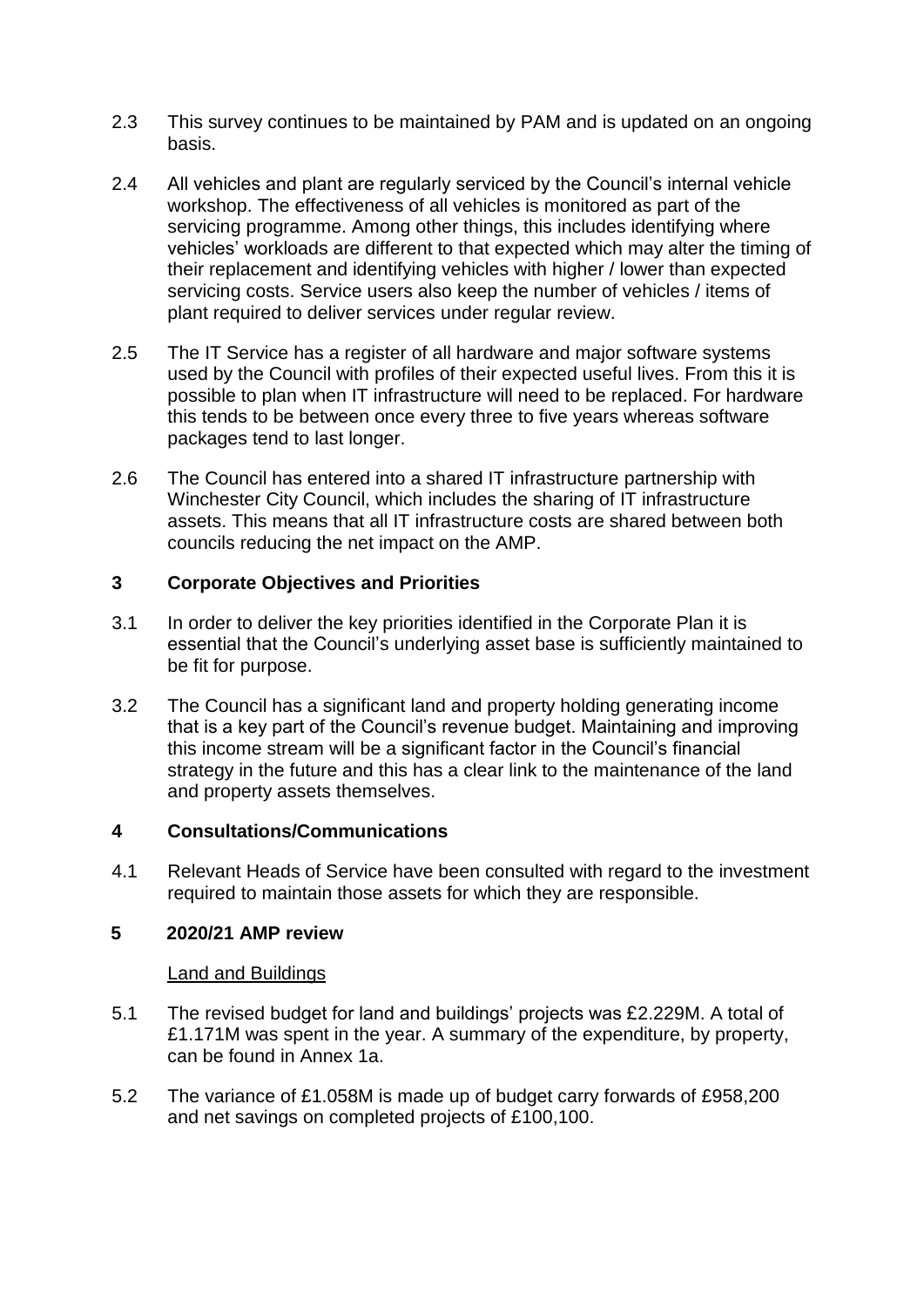- 5.3 The main reasons for the budget carry forwards are:
	- £11,000 for internal and external decorations at 18 Market Place is being carried forward and added to an additional £25,000 which has been approved for 2021/22.
	- Within Beech Hurst, works for the air conditioning in the conference rooms and car park lighting have both been deferred due to the impact of Covid and are currently on hold. Some further final works on the control system for the boiler replacement are still to be completed.
	- The order for the drainage works at Churchill Bungalow has now been raised and the work is ready to be undertaken.
	- The works to repair the stonework at Andover Guildhall are well underway with £213,000 requested to be carried forward. Additional necessary work was identified during the initial phase and additional budget of £126,000 has been added from savings on projects at Beech Hurst, Botley Road, Crosfield Hall, car parks and Youth in Romsey during the year.
	- The design works for the building alterations to ensure building compliance at Portway Depot are complete, but the physical works were delayed due to Covid and are due to start shortly.
	- The works to St Mary's Churchyard boundary walls are ongoing.
	- The condition surveys are ongoing.
	- The carry forward at Walworth Enterprise Centre is required for the refurbishment of units following changes of tenants. The works have been delayed due to Covid.
	- Works to the Andover War Memorial have now been given permission by the Diocese.
	- Within the budget for cemeteries, there is a further £10,000 for the St Mary's Churchyard boundary walls. This will be carried forward and added to the budget held by Property & Asset Management in 2021/22.
	- Within the green spaces carry forward is £93,000 for tree works. These have been delayed due to Covid and recruitment difficulties.
	- Covid and the effect of three lockdowns have impacted other works on green spaces, The Lights and the sports facilities.
- 5.4 There are also a number of projects that are no longer required or where savings totalling £100,000 have been made. This includes approximately £60,000 on tree works.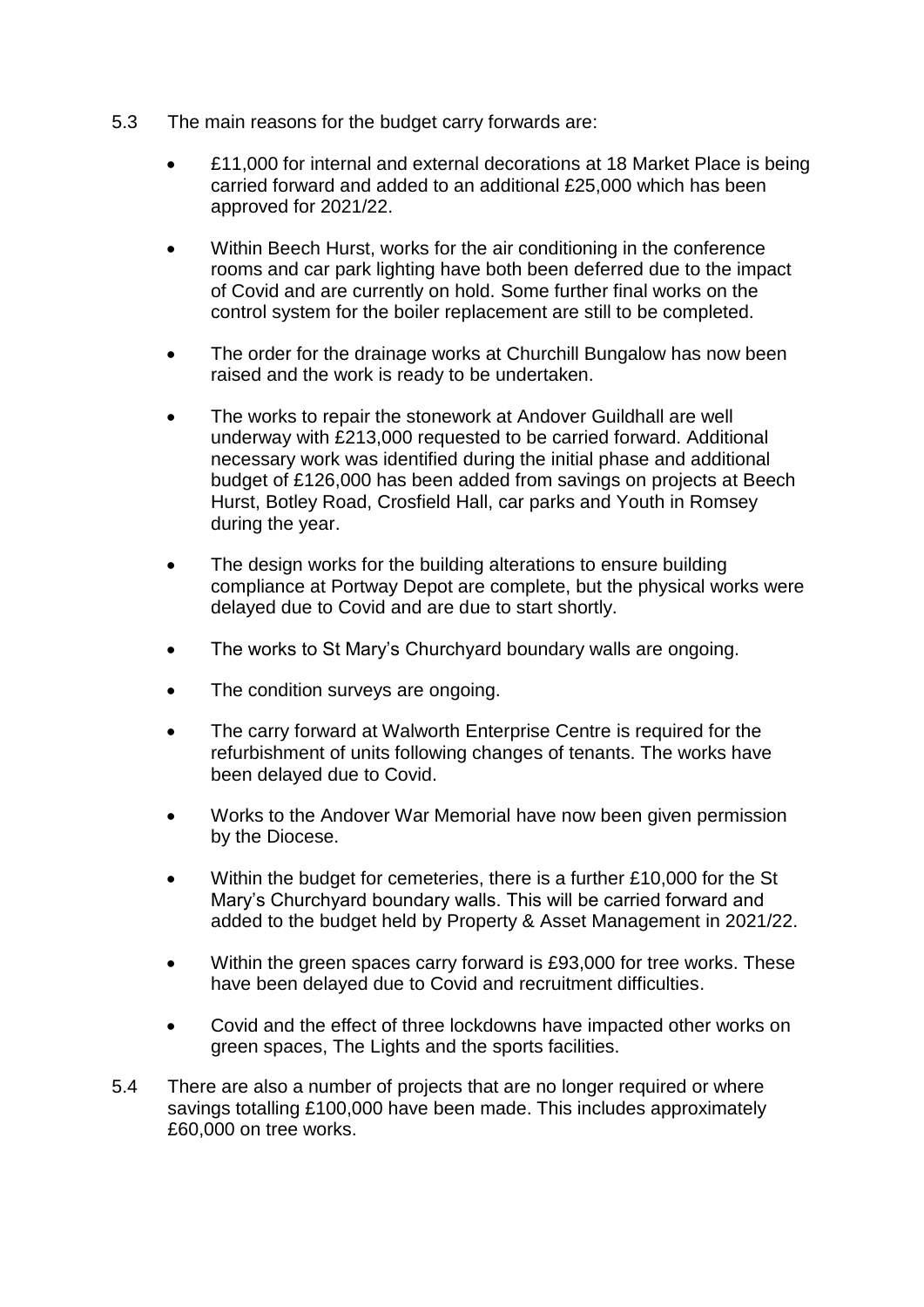#### Vehicles and Plant

- 5.5 The revised budget approved in December 2020 for replacement vehicles and plant was £1.977M.
- 5.6 Total expenditure on replacement vehicles and plant amounted to £1.409M. The details of this are shown in Annex 1b.
- 5.7 This variance is made up of £557,700 to be carried forward and savings of £10,000.
- 5.8 In addition, the part exchange and sale of vehicles and plant through the year has generated income of £115,000 which will be transferred into the Asset Management Plan reserve to use against future purchases.
- 5.9 The purchase of two electric vehicles attracted plug-in grants of £8,000.
- 5.10 Throughout the year some operational requirements and estimated costs have changed and there has been some movement and reallocation within the approved budget. Flexibility within the programme to react to these changes is essential in order to meet operational requirements and is permitted using existing officer delegations. The items requested to be carried forward have all been ordered but some manufacturing has been delayed due to Covid.

### 5.11 IT Infrastructure

- 5.12 The approved budget for IT AMP projects was £256,400. Actual costs were £96,200 which is £160,000 less than the budget. The variance is made up of carry forward requests of £144,900 and savings of £15,300. The details are shown in Annex 1c.
- 5.13 The Windows 10 project has been delayed due to Covid and the desktop replacement project is now linked to the New Ways of Working Strategy. Hence, the remaining budget of £61,000 is requested to be carried forward.
- 5.14 The network refresh project was delayed in 20/21 to align with a joint procurement exercise with Winchester City Council in order to achieve potential savings and efficiencies.

#### **6 Updated 2021/22 AMP requirement**

#### Land and Buildings

- 6.1 The recommended budget for land and buildings in 2021/22 is £2.389M and includes £958,200 of projects carried forward from 2020/21.
- 6.2 The Asset Management Plan report to Cabinet in December 2020 included a list of reserve works which could not be included in the programme as there was insufficient funding at the time. These works are to remain on the reserve list and will be considered if required during the year.
- 6.3 A summary of the items included in the AMP for 2021/22 is shown in Annex 2a.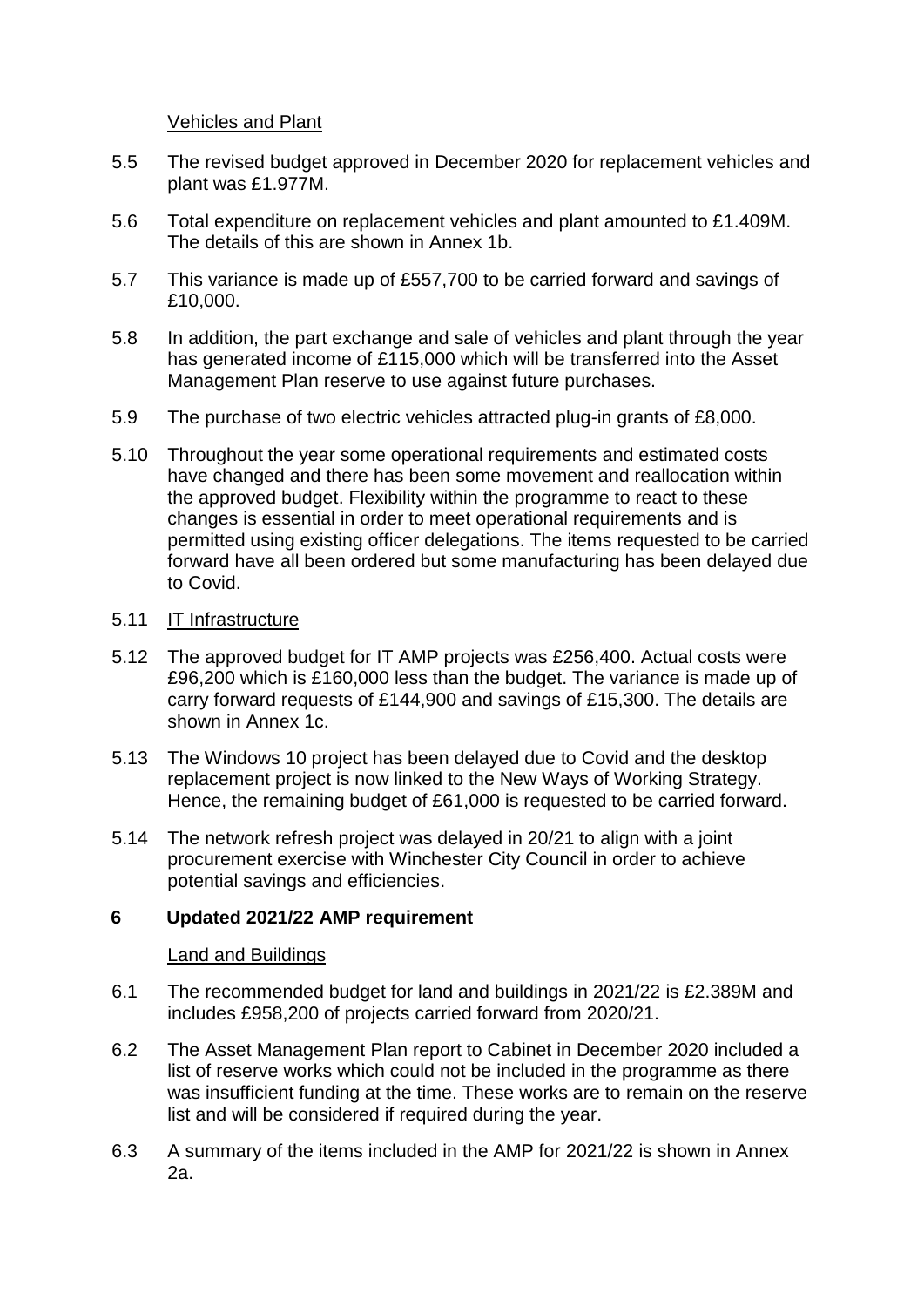#### Vehicles and Plant

- 6.4 The recommended budget for replacement of vehicles and plant in 2021/22 is £1.499M.
- 6.5 The Asset Management Plan report to Cabinet in December 2020 included a list of reserve works which could not be included in the programme as there was insufficient funding at the time. These works are to remain on the reserve list and will be considered if required during the year.
- 6.6 A summary of the items included in the AMP for 2021/22 is shown in Annex 2b and includes the items carried forward from 2020/21.

### IT Infrastructure

- 6.7 The recommended budget for IT infrastructure in 2021/22 is £631,000.
- 6.8 The Whats Up Gold (WUG) project is no longer required as the current solution is fit for purpose, and an upgrade to the financial management system has been added at a cost of £51,000. This will be financed from an additional transfer to the AMP reserve of £26,000 in each of 2021/22 and 2022/23 resulting from revenue savings.
- 6.9 A summary of the items included in the AMP for 2021/22 is shown in Annex 2c and includes the items carried forward from 2020/21.

#### **7 Options**

- 7.1 There are many possible ways of prioritising the individual assets that require maintenance and the extent to which work is carried out.
- 7.2 The amounts included in the annexes and recommended for inclusion in the AMP are based on the professional advice of officers from the Services concerned in the operation and management of the Council's assets.
- 7.3 The AMP is updated by Services on an ongoing basis. Given the wide portfolio of assets the Council manages, it is inevitable that there will need to be changes made to the plan before a further report is presented to Cabinet.

#### **8 Risk Management**

- 8.1 A risk assessment has been completed in accordance with the Council's Risk management process and has identified the following significant (Red or Amber) residual risks that cannot be fully minimised by existing or planned controls or additional procedures. These are shown summarised below.
- 8.2 There is a risk that the projects included in the AMP will not be delivered as scheduled leading to assets falling into disrepair. This will be monitored by regular progress reviews of the AMP by responsible officers and update reports to Cabinet.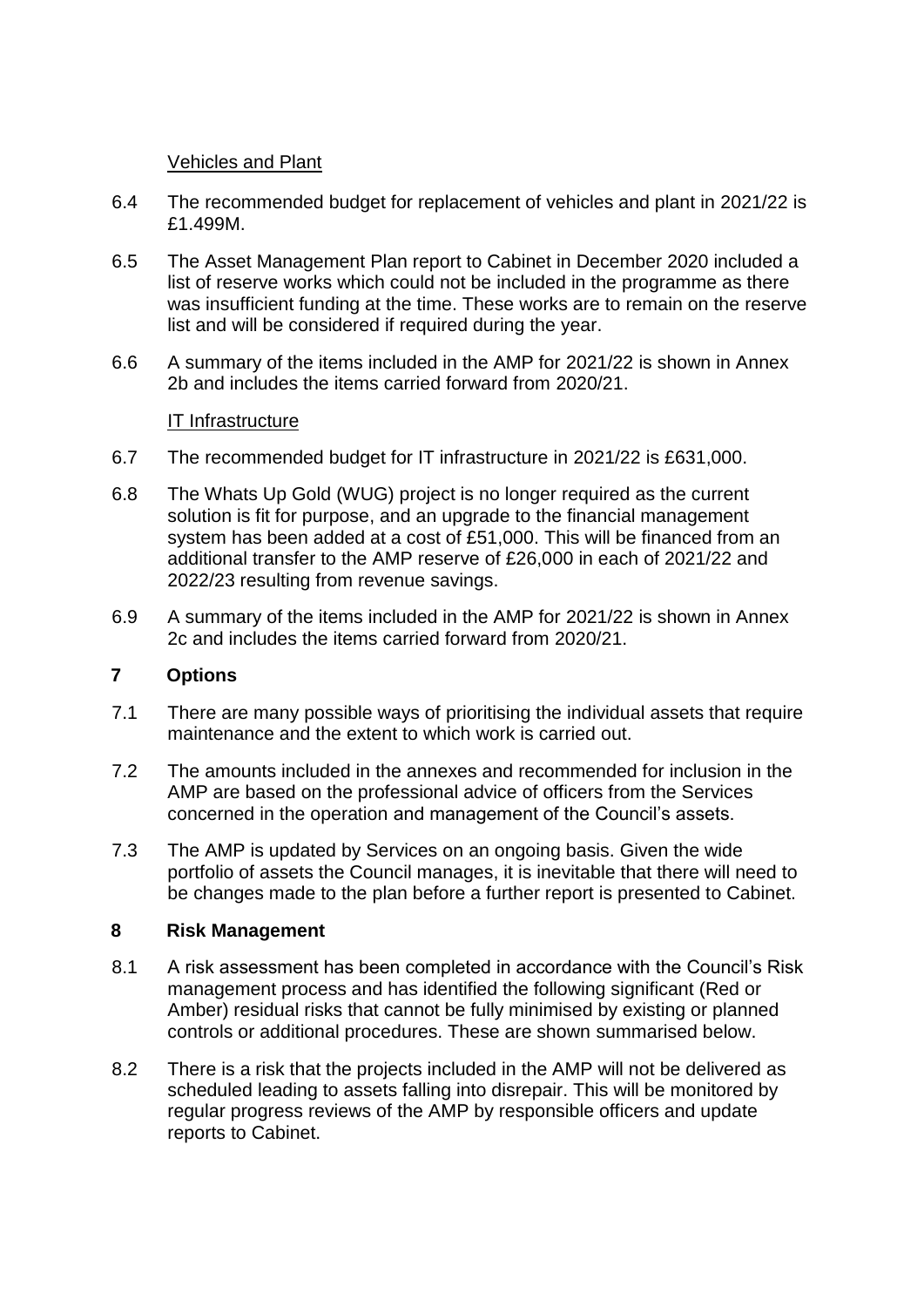- 8.3 There is a risk that there will be insufficient funds available to meet AMP requirements. The current level of the AMP reserve is just sufficient to fund the programme included in this report; however, there continues to be the need to seek sustainable funding for the AMP.
- 8.4 There is a risk of claims resulting from loss or injury caused by / contributed to as a result of poorly maintained Council owned property. This will be monitored by regular progress reviews of the AMP by responsible officers and update reports to Cabinet.

#### **9 Resource Implications**

9.1 The costs of the AMP in 2020/21 and 2021/22 are shown in paragraphs 5 and 6 above and in annexes 1 and 2. All these costs will be met from a specific reserve created to fund asset management costs.

#### Financing the AMP

- 9.2 The AMP is mainly funded in three ways:
	- Firstly, there is a contribution from the revenue budget. This was £1.217M per annum until 2020/21 and has increased to £1.600M form 2021/22. An additional £1.0M was also transferred in 2020/21.
	- Secondly, where the Council has a revenue surplus at the end of the year an element of this can be used to top-up the reserve.
	- Finally, there may be earmarked reserves or sources of income to finance specific projects. For example, the playgrounds in 2020/21 and 2021/22 are to be funded by New Homes' Bonus receipts in the year.
- 9.3 At 31 March 2020 the Council's AMP reserve balances stood at £3.375M. It is expected that the reserve balance at 31 March 2022 will be £378,000. The movement in the reserve balance is shown in the table below.

|                                            | £'000    |
|--------------------------------------------|----------|
| Asset Management Reserves at 31 March 2020 | 3,375    |
| Budgeted transfer - 2020/21                | 2,217    |
| New Homes Bonus contribution to AMP        | 182      |
| Sale of vehicles and plug in grants        | 123      |
| Land and Property Requirement 2020/21      | (1, 171) |
| Vehicle and Plant Requirement 2020/21      | (1,409)  |
| IT Infrastructure Requirement 2020/21      | (96)     |
| <b>Actual balance at 31 March 2021</b>     | 3,221    |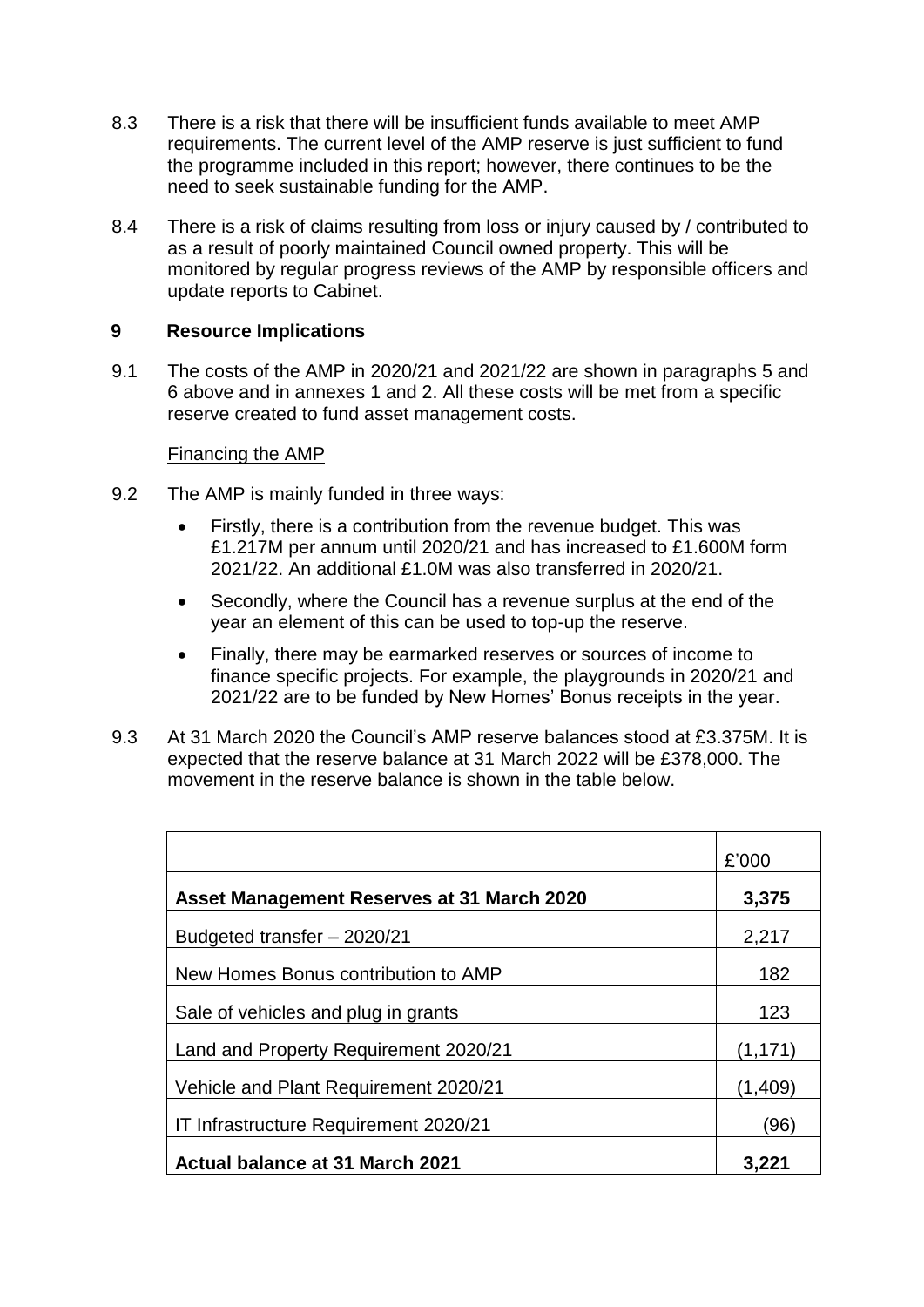| Transfers in to reserve 2021/22                                                                                 | 1,600    |
|-----------------------------------------------------------------------------------------------------------------|----------|
| Additional contribution to reserve from revenue budget in<br>respect of the financial management system upgrade | 26       |
| New Homes Bonus contribution to AMP                                                                             | 50       |
| Land and Property Requirement 2021/22                                                                           | (2,389)  |
| Vehicle and Plant Requirement 2021/22                                                                           | (1, 499) |
| IT Infrastructure Requirement 2021/22                                                                           | (631)    |
| Forecast Asset Management Reserves at 31 March 2022                                                             | 378      |

The proposed AMP items comprise both revenue and capital expenditure. Expenditure is classified as capital when the total cost is over £10,000 and it is for the purchase of a new asset, materially lengthens the useful life of an existing asset, or adds value to the asset being modified. All other expenditure on the routine maintenance and repair of assets will be treated as revenue expenditure.

## **10 Legal Implications**

10.1 Those tenants occupying Council owned properties for which the Council is responsible for maintenance could, in the event of their property falling into disrepair, take action against the Council as their landlord. This is covered in the risk assessment (paragraph 8.4).

#### **11 Equality Issues**

11.1 An EQIA screening has been completed in accordance with the Council's EQIA methodology and no potential for unlawful discrimination or negative impact has been identified, therefore a full EQIA has not been carried out.

## **12 Conclusion and reasons for recommendation**

- 12.1 All AMP activities in the year have been reviewed and performance against budget noted throughout the report. In light of this review, all items covered by the Council's AMP have been considered and those most in need of repair or replacement included in the AMP for 2021/22.
- 12.2 For this reason it is recommended that the updated AMP items in Annex 2 are included in the AMP for 2021/22.
- 12.3 Asset management needs to have flexibility due to the difficulty of knowing exactly when an item will need repair or replacement. In order to ensure that operational efficiency is not impaired, the Head of Finance & Revenues has delegated authority to ensure that unforeseen works can be undertaken without undue delay.